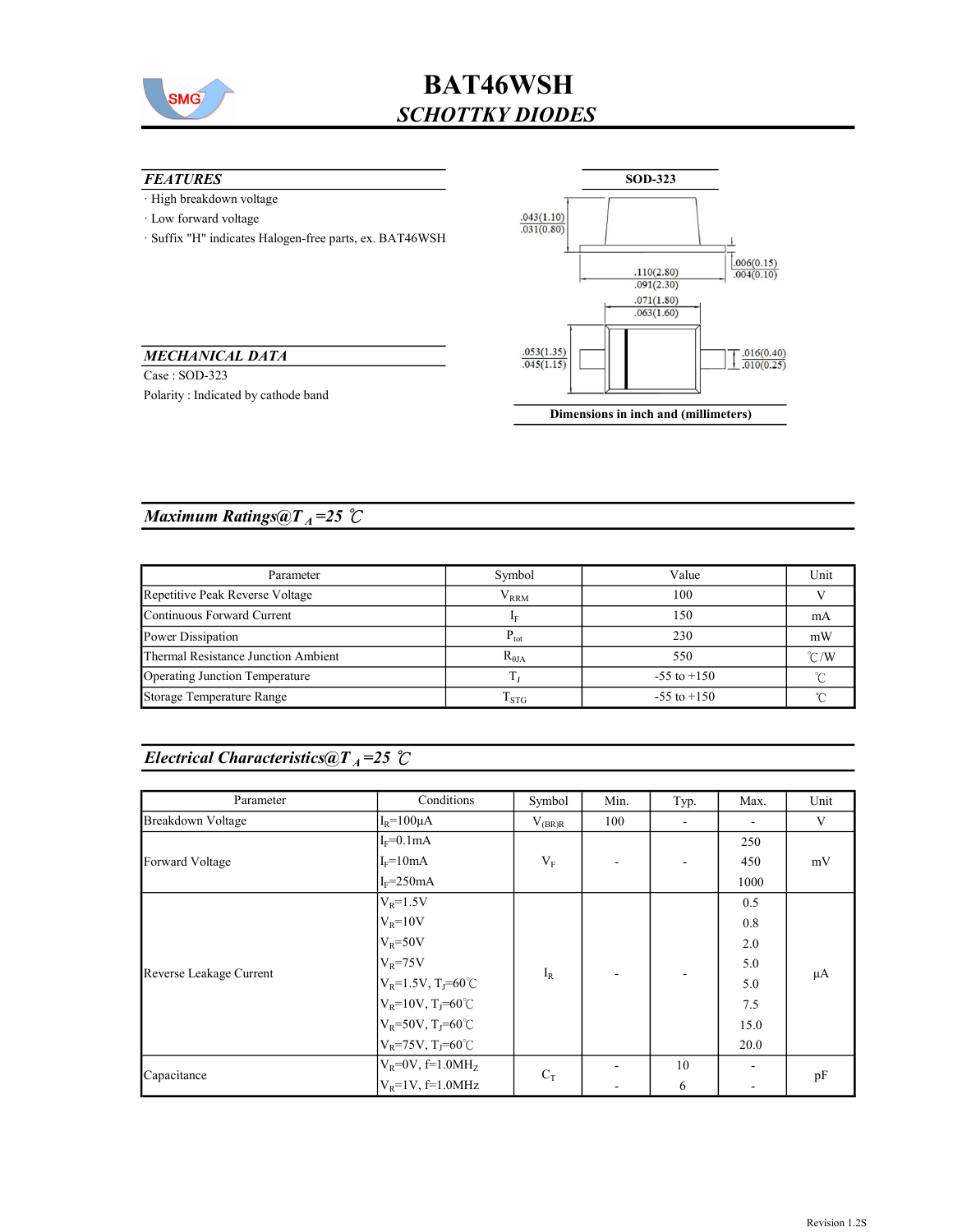

## SCHOTTKY DIODES BAT46WSH

### RATINGS AND CHARACTERISTIC CURVES

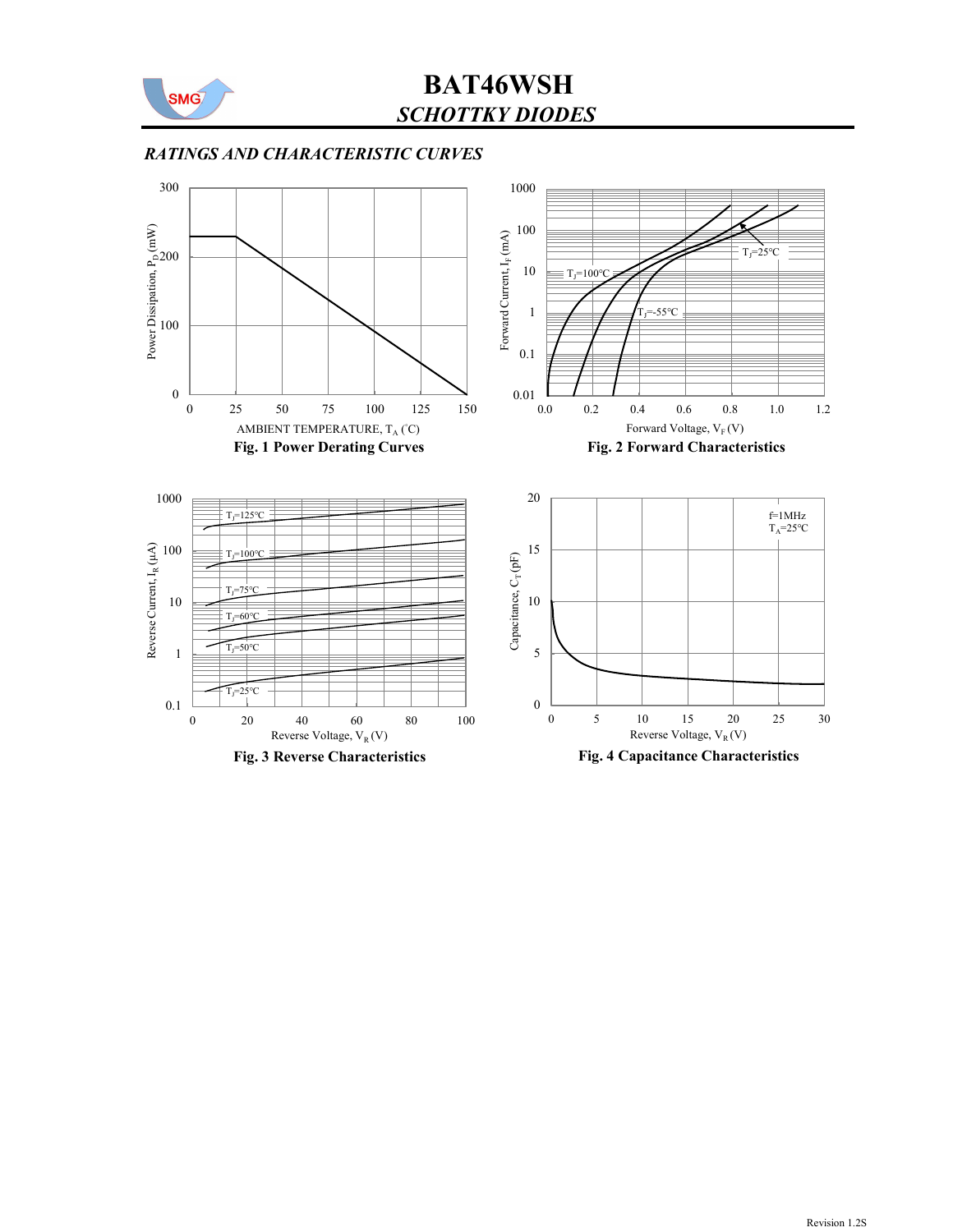

# BAT46WSH SCHOTTKY DIODES

### TAPE & REEL SPECIFICATION



| Item                   | <b>Symbol</b> | <b>SOD-323</b>    |
|------------------------|---------------|-------------------|
| Carrier width          | $A_0$         | $1.50 \pm 0.10$   |
| Carrier length         | $B_0$         | $2.95 \pm 0.10$   |
| Carrier depth          | K             | $1.20 \pm 0.10$   |
| Sprocket hole          | d             | $1.50 \pm 0.10$   |
| Reel outside diameter  | D             | $178.00 \pm 2.00$ |
| Feed hole width        | $D_0$         | $13.00 \pm 0.50$  |
| Reel inner diameter    | $D_1$         | MIN. 50.00        |
| Sprocke hole position  | Е             | $1.75 \pm 0.10$   |
| Punch hole position    | F             | $3.50 \pm 0.10$   |
| Sprocke hole pitch     | $P_0$         | $4.00 \pm 0.10$   |
| Punch hole pitch       | $P_1$         | $4.00 \pm 0.10$   |
| Embossment center      | $P_2$         | $2.00 \pm 0.10$   |
| Overall tape thickness | T             | MAX. 0.60         |
| Tape width             | W             | $8.00 \pm 0.20$   |
| Reel width             | W1            | <b>MAX.</b> 10.00 |

#### ORDER INFORMATION

| $Packa_{5}$ | $\sim$<br>Reel<br>ze |       |
|-------------|----------------------|-------|
| ر ب         | 711                  | 3,000 |

#### MARKING CODE

| Part Number | Marking Code |
|-------------|--------------|
| BAT46WSH    |              |